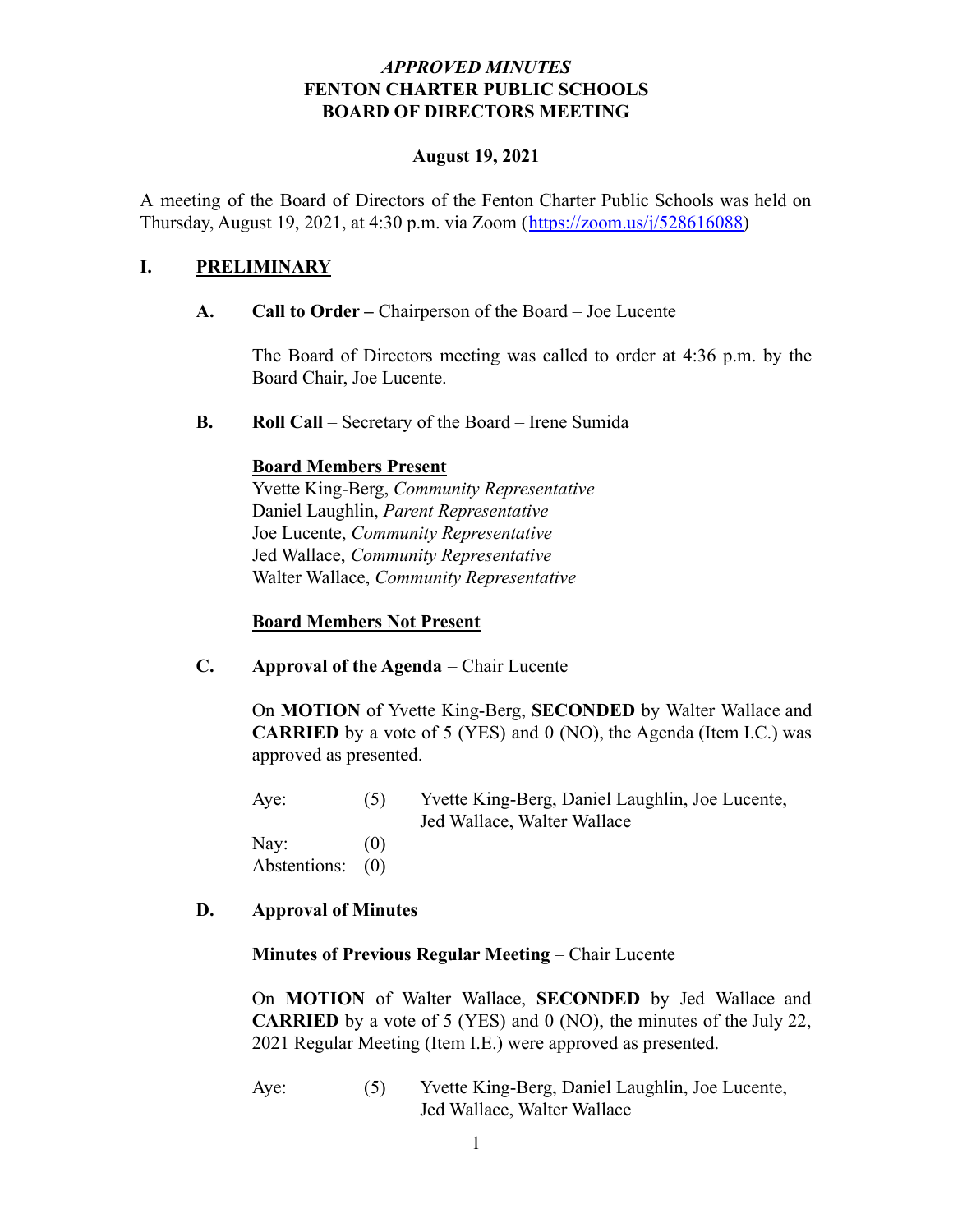Nav:  $(0)$ Abstentions: (0)

#### **II. COMMUNICATIONS**

#### **A. Presentations from the Public** – Chair Lucente

There were no presentations from the public.

#### **B. Public Hearing –** Chief Executive Officer, Dr. David Riddick

A notice of public hearing regarding *California Education Code* 60119, Sufficiency of Instruction Materials was posted on the Fenton website beginning on August 3, 2021. Interested parties were invited to sign up for comment via the Google Survey sign-up link (<https://bit.ly/2wDdxrM>) or to join via Zoom meeting (<https://zoom.us/j/528616088>; meeting ID: 528 616 088). No requests for public comment were received.

#### **C. Committee/Council Reports**

*Committee and Council Reports will resume next month.*

#### **D. Financial Business Manager's Report**

The Financial Business Manager presented an update, which included the following highlights as well as a review of the Unaudited Actuals of June 30, 2021:

- Large increase in ending consolidated net income now equals \$7.1M, increased from April by +\$4.1M, mainly due to the following:
	- o OPEB adjustment per valuation plan change (\$2.6M)
	- o Investment earnings/unrealized gains (\$280k)
	- o Decreased compensation (\$272k)
	- o Decreased utilities and building costs (\$230k)
	- o Decreased non-capitalized equipment expense (\$190k)
	- o Other operating expenses (tech, Special Education contractors, professional development, dues, student activities, etc., came in under budget - \$300k++)
- Cash balances and overall fiscal health remains very strong with all sites ending the year with positive cash balances (FCLA just barely)

## **E. Directors' Reports**

-

*Directors' reports will resume in September.*

## **F. Chief Operating Officer's Report**

*The Chief Operating Officer's report will resume in September.*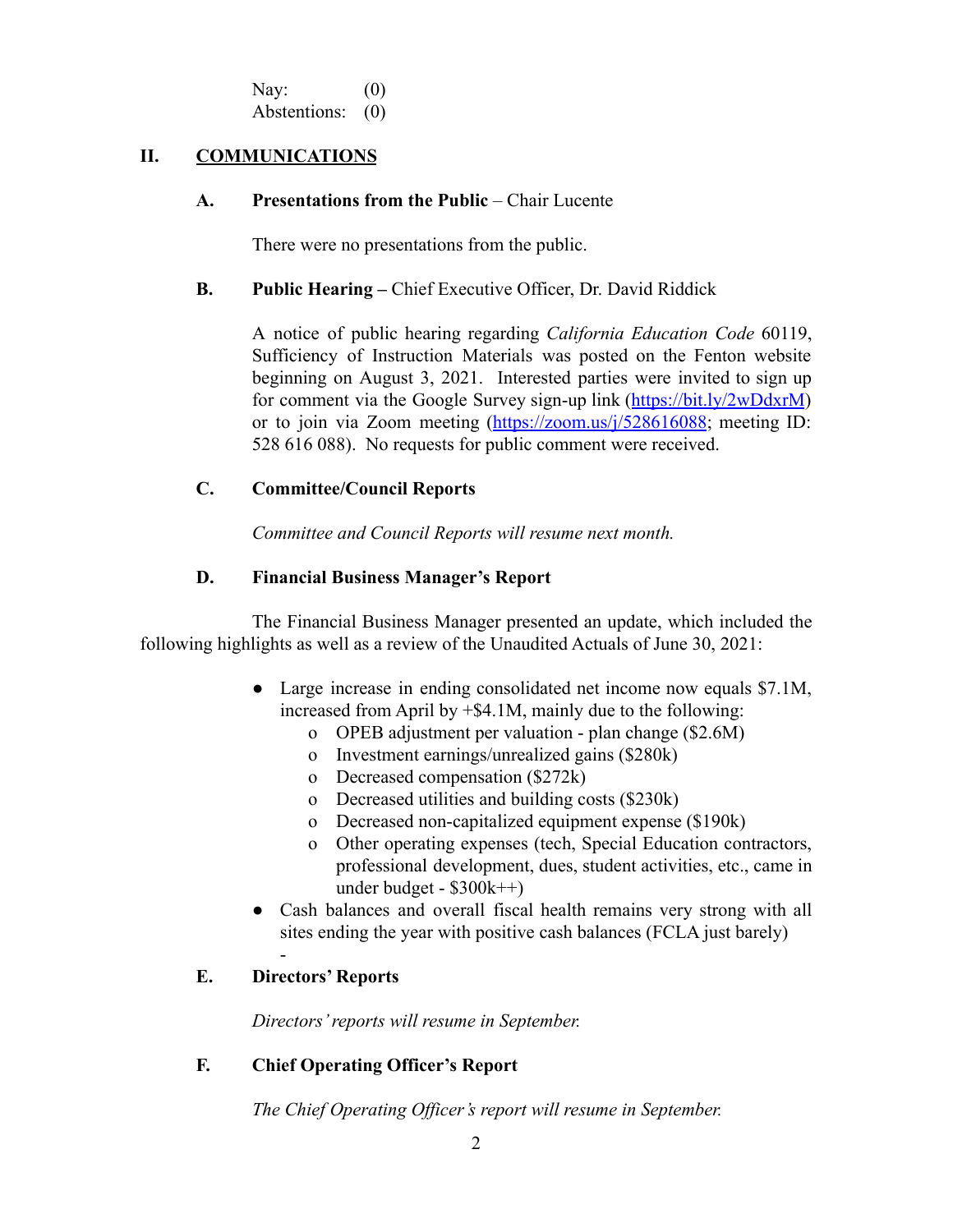#### **G. Chief Executive Officer's Report**

Fenton Charter Public Schools (FCPS) – Dr. David Riddick, Chief Executive Officer, reported.

#### **III. CONSENT AGENDA ITEMS**

- **A. Recommendation to approve final staff rosters and employee contracts for FACS, SMBCCS, FPC, STEM and FCLA for the 2021-2022 school year**
- **B. Recommendation to approve 2021-2022 Parent Involvement Policies for Fenton Avenue Charter School, Santa Monica Boulevard Community Charter School, Fenton Primary Center, Fenton STEM Academy and Fenton Charter Leadership Academy and FCPS Student Handbook**

On **MOTION** of Daniel Laughlin, **SECONDED** by Yvette King-Berg and **CARRIED** by a vote of 5 (YES) and 0 (NO), the recommendation to approve the Consent Agenda (Items III.A. and III.B.) was approved.

Aye: (5) Yvette King-Berg, Daniel Laughlin, Joe Lucente, Jed Wallace, Walter Wallace Nay:  $(0)$ Abstentions: (0)

## **IV. ITEMS SCHEDULED FOR ACTION**

#### **A. Recommendation to approve Resolution #49: Sufficiency of Instructional Materials**

On **MOTION** of Jed Wallace, **SECONDED** by Walter Wallace and **CARRIED** by a vote of 5 (YES) and 0 (NO), the recommendation to approve FCPS Board Resolution #49, Sufficiency of Instructional Materials (Item IV.A.) was approved as presented.

| Aye:                     | (5) | Yvette King-Berg, Daniel Laughlin, Joe Lucente,<br>Jed Wallace, Walter Wallace |
|--------------------------|-----|--------------------------------------------------------------------------------|
| Nay:<br>Abstentions: (0) | (0) |                                                                                |

#### **B. Recommendation to approve slate of directors and officers for the FCPS Foundation Board of Directors for 2021-2022**

On **MOTION** of Yvette King-Berg, **SECONDED** by Daniel Laughlin and **CARRIED** by a vote of 5 (YES) and 0 (NO), the recommendation to approve the slate of directors and officers for the FCPS Foundation Board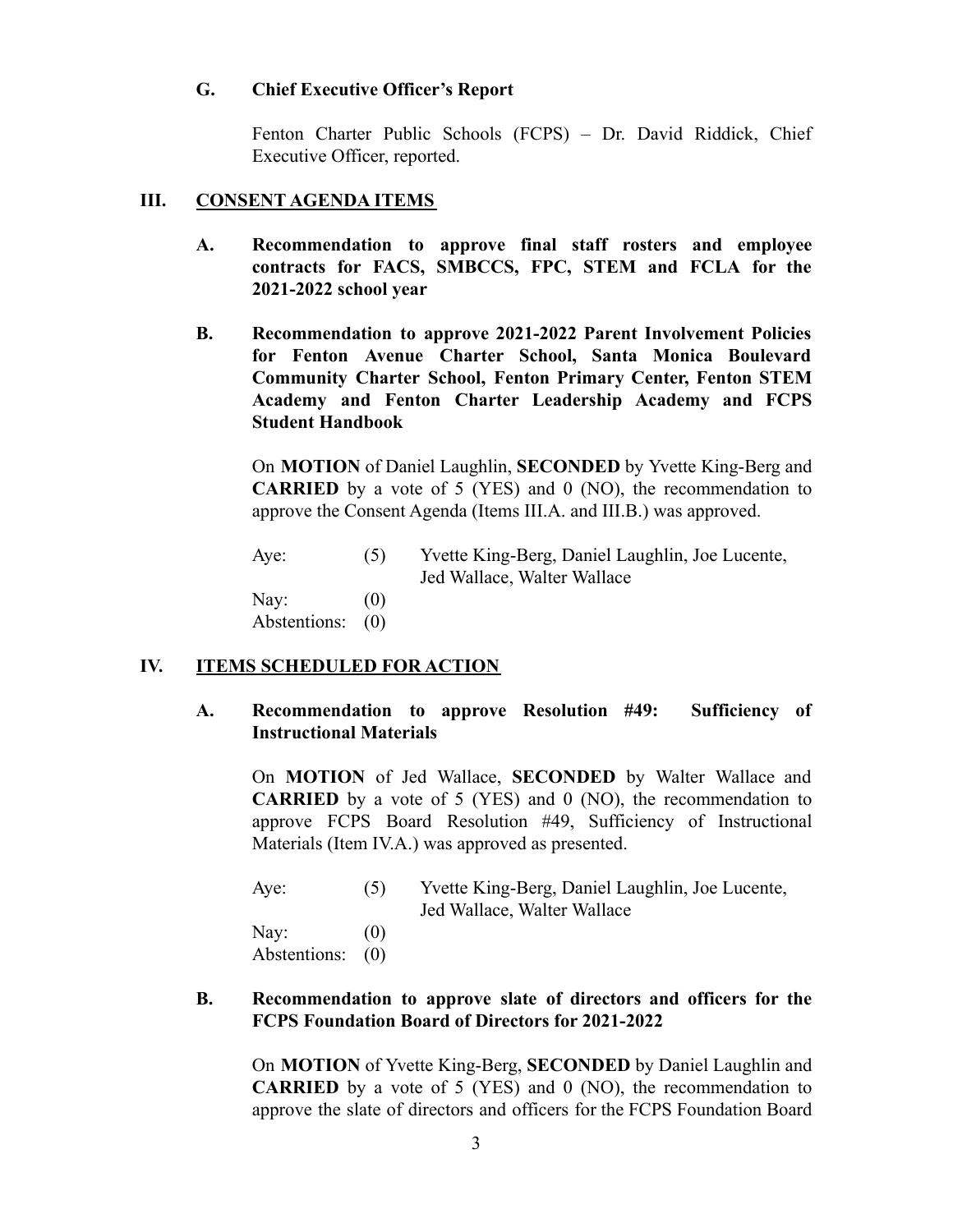of Directors for the 2021-2022 school year (Item IV.B.) was approved as presented.

| Aye:             | (5) | Yvette King-Berg, Daniel Laughlin, Joe Lucente, |
|------------------|-----|-------------------------------------------------|
|                  |     | Jed Wallace, Walter Wallace                     |
| Nay:             | (0) |                                                 |
| Abstentions: (0) |     |                                                 |

#### **C. Recommendation to approve Independent Study Agreement for 2021-2022 school year**

On **MOTION** of Walter Wallace, **SECONDED** by Daniel Laughlin and **CARRIED** by a vote of 5 (YES) and 0 (NO), the recommendation to approve the Independent Study Agreement for the 2021-2022 school year (Item IV.C.) was approved as presented.

| Aye:             | (5)               | Yvette King-Berg, Daniel Laughlin, Joe Lucente, |
|------------------|-------------------|-------------------------------------------------|
|                  |                   | Jed Wallace, Walter Wallace                     |
| Nay:             | $\left( 0\right)$ |                                                 |
| Abstentions: (0) |                   |                                                 |

**D. Recommendation to receive June 30, 2021 Unaudited Actual Reports for Fenton Avenue Charter School, Santa Monica Boulevard Community Charter School, Fenton Primary Center, Fenton STEM Academy, and Fenton Charter Leadership Academy**

On **MOTION** of Jed Wallace, **SECONDED** by Walter Wallace and **CARRIED** by a vote of 5 (YES) and 0 (NO), the recommendation to receive June 30, 2021 Unaudited Actual Reports for Fenton Avenue Charter School, Santa Monica Boulevard Community Charter School, Fenton Primary Center, Fenton STEM Academy, and Fenton Charter Leadership Academy (Item IV.D.) was approved as presented.

Aye: (5) Yvette King-Berg, Daniel Laughlin, Joe Lucente, Jed Wallace, Walter Wallace

Nav:  $(0)$ Abstentions: (0)

**E. Recommendation to approve the revised Transitional Kindergarten Expansion Policy for Fenton Avenue Charter School, Santa Monica Boulevard Community Charter School, Fenton Primary Center, Fenton STEM Academy, and Fenton Charter Leadership Academy**

On **MOTION** of Daniel Laughlin, **SECONDED** by Yvette King-Berg and **CARRIED** by a vote of 5 (YES) and 0 (NO), the recommendation to approve the revised Transitional Kindergarten Expansion Policy for Fenton Avenue Charter School, Santa Monica Boulevard Community Charter School, Fenton Primary Center, Fenton STEM Academy, and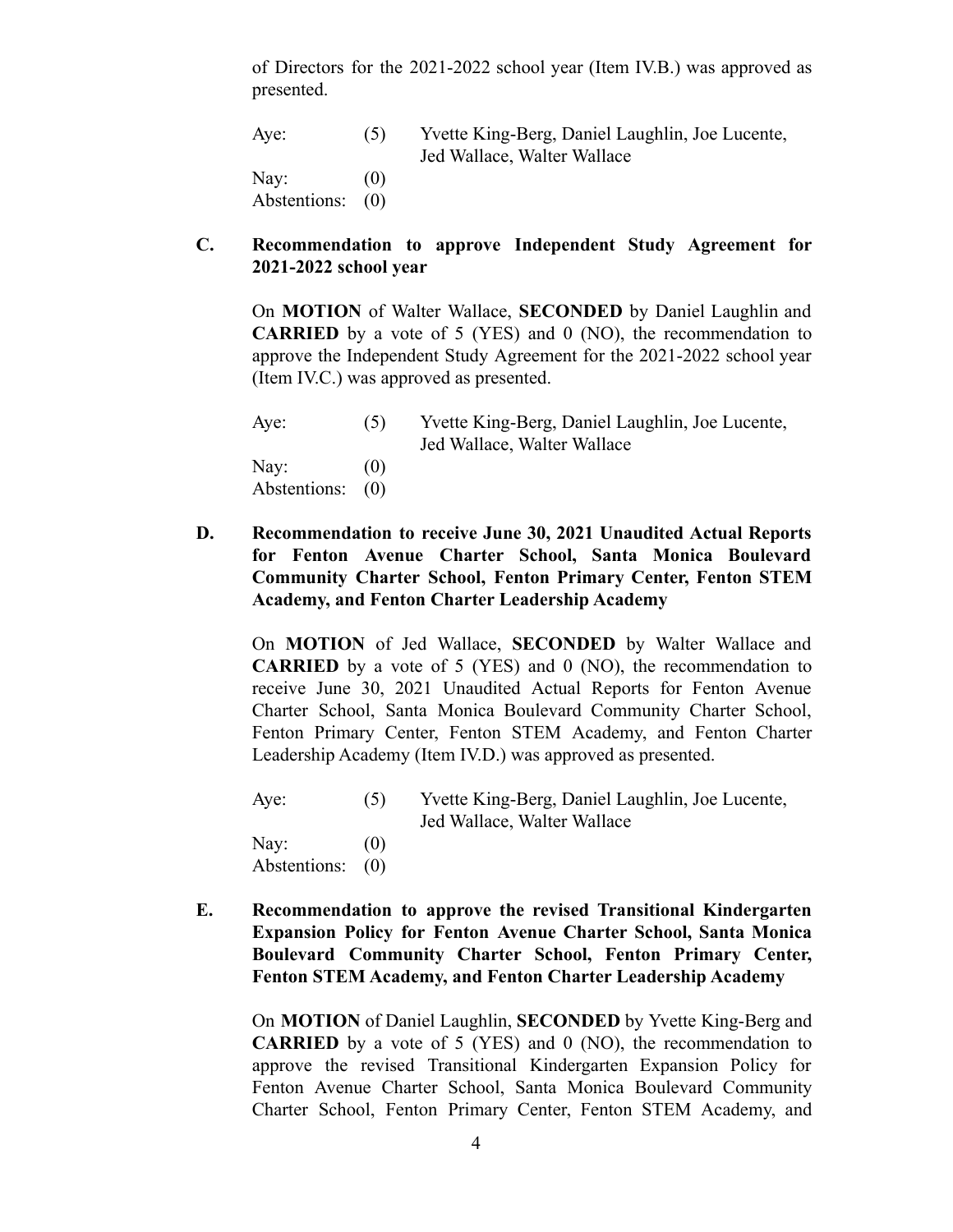Fenton Charter Leadership Academ**y** (Item IV.E.) was approved as presented.

| Aye:             | (5) | Yvette King-Berg, Daniel Laughlin, Joe Lucente, |
|------------------|-----|-------------------------------------------------|
|                  |     | Jed Wallace, Walter Wallace                     |
| Nay:             | (0) |                                                 |
| Abstentions: (0) |     |                                                 |

#### **F. Recommendation to approve Special Education Lead Teacher stipend at Fenton Primary Center**

On **MOTION** of Yvette King-Berg, **SECONDED** by Daniel Laughlin and **CARRIED** by a vote of 5 (YES) and 0 (NO), the recommendation to approve the Special Education Lead Teacher stipend at Fenton Primary Center (Item IV.F.) was approved as presented.

| Aye:                     | (5)               | Yvette King-Berg, Daniel Laughlin, Joe Lucente,<br>Jed Wallace, Walter Wallace |
|--------------------------|-------------------|--------------------------------------------------------------------------------|
| Nay:<br>Abstentions: (0) | $\left( 0\right)$ |                                                                                |

#### **G. Recommendation to approve increase National Board Stipend**

On **MOTION** of Walter Wallace, **SECONDED** by Yvette King-Berg and **CARRIED** by a vote of 5 (YES) and 0 (NO), the recommendation to approve an increase to the National Board stipend for qualified classroom teachers and stipend for qualified administrators (Item IV.G.) was approved as presented.

Aye: (5) Yvette King-Berg, Daniel Laughlin, Joe Lucente, Jed Wallace, Walter Wallace Nav:  $(0)$ Abstentions: (0)

### **H. Recommendation to adopt COVID-19 vaccine requirements for FCPS employees and other adults working on Fenton facilities**

On **MOTION** of Yvette King-Berg, **SECONDED** by Jed Wallace and **CARRIED** by a vote of 5 (YES) and 0 (NO), the recommendation to adopt COVID-19 vaccine requirements for FCPS employees and other adults working on Fenton facilities (Item IV.H.) was approved as presented.

| Aye: | (5) | Yvette King-Berg, Daniel Laughlin, Joe Lucente, |
|------|-----|-------------------------------------------------|
|      |     | Jed Wallace, Walter Wallace                     |
|      |     |                                                 |

Nay:  $(0)$ Abstentions: (0)